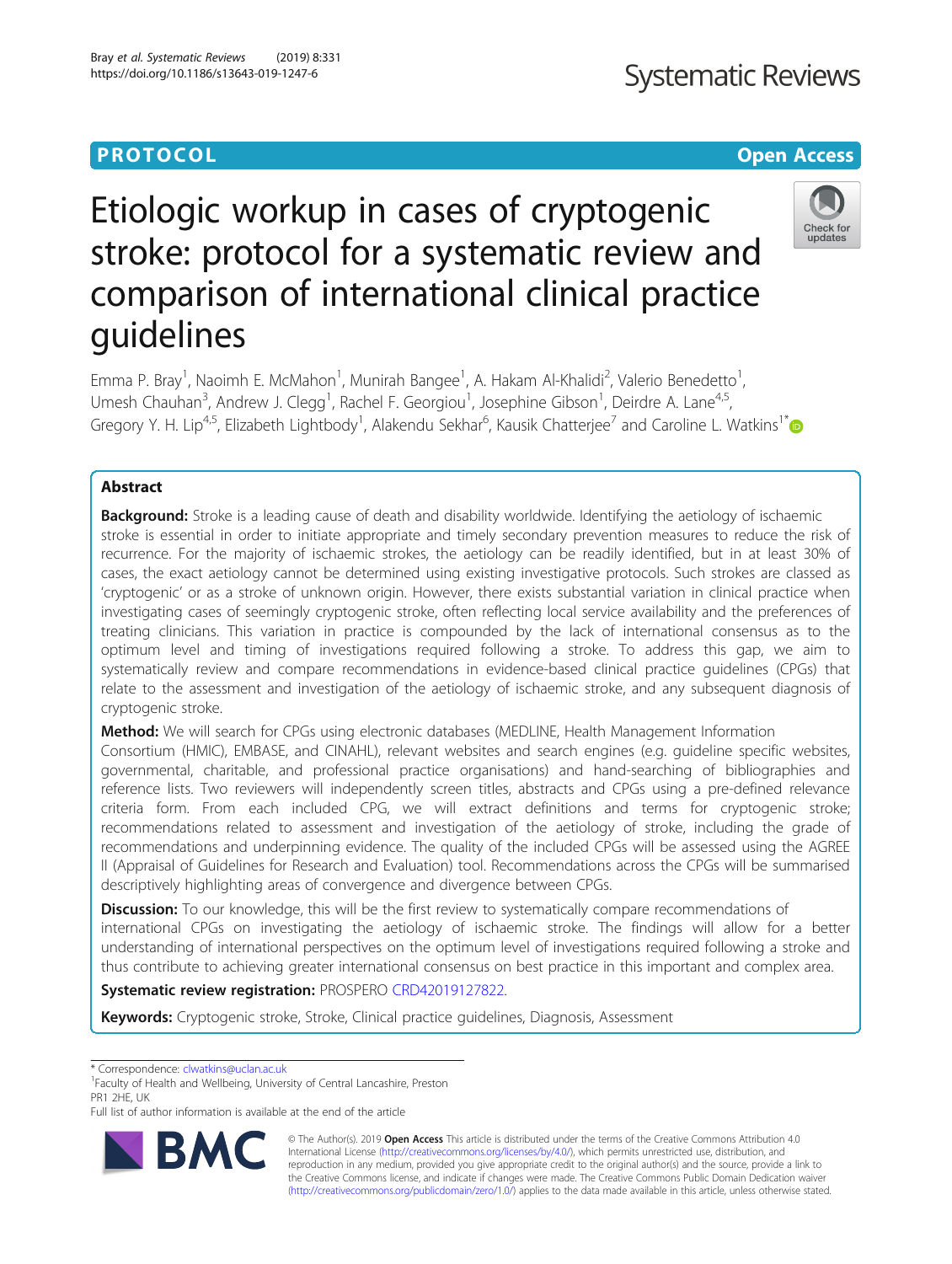#### Background

Globally, stroke is the second most common cause of death [[1](#page-3-0)] and the third most common cause of disability [[2\]](#page-3-0). In the UK alone, the direct and indirect costs of stroke are around £26bn per year [\[3](#page-3-0)]. Those who survive an initial stroke are at high risk of further stroke [\[4](#page-3-0)], and a quarter of all stroke survivors will have a further stroke within 5 years [\[5](#page-3-0)]. These subsequent strokes are associated with worse outcomes and an even higher mortality than the initial stroke  $[6]$  $[6]$ . It is therefore essential that the aetiology of a stroke can be identified, not only to guide treatment for specific conditions, but also to initiate appropriate and timely secondary prevention to reduce the risk of recurrence [\[7](#page-3-0)].

Although most ischaemic strokes are caused by atherosclerosis or arteriosclerosis of the blood vessels within the brain, or embolism originating from the heart or the major extracranial blood vessels, in at least 30% of cases, the exact aetiology of an ischaemic stroke is not identifiable by existing investigative protocols [[8](#page-3-0)]; this is classed as a cryptogenic stroke or stroke of unknown origin. Classifying an ischaemic stroke as 'cryptogenic' is therefore based on the exclusion of other well-established causes of stroke [[9](#page-3-0)], and with more than 200 possible causes of a stroke, arriving at this classification can pose a formidable challenge to clinicians [[10](#page-3-0)]. Standard diagnostic workup of patients tends to include brain imaging, vascular imaging and cardiac evaluations [\[8\]](#page-3-0). If these investigations fail to identify the aetiology of the stroke, further investigations tend to depend on local service availability and on the preference of the treating clinician. Therefore, a 'diagnosis' of cryptogenic stroke is often allocated loosely in the absence of a thorough workup, rather than the cause truly being unknown. This has important implications especially in light of the lack of available options for secondary prevention for strokes of unknown source. For example, two recent randomised trials of non-vitamin K antagonist oral anticoagulants did not show a reduction in recurrent stroke compared to aspirin  $[11, 12]$  $[11, 12]$  $[11, 12]$  $[11, 12]$ , and one of these showed possible harm with an excess of bleeding [[11\]](#page-3-0). This is in contrast to the well-established benefits for stroke prevention with oral anticoagulation in patients where a cardiogenic cause such as atrial fibrillation is found [[13](#page-3-0)]. Patients whose stroke is labelled as cryptogenic are unable to take steps to reduce their risk of a subsequent stroke.

Diagnostic workup in cases of seemingly cryptogenic stroke is highly complex, and from existing guidelines, it is difficult to discern specific recommendations for diagnostic pathways. Additionally, up to now, only one diagnostic algorithm has been proposed to classify cryptogenic stroke [[10\]](#page-3-0). This algorithm has identified

three levels of investigation in an hierarchical fashion : (1) standard level, which may be considered the absolute minimum, (2) advanced level, and (3) highly specialised level where an even more advanced set of investigations may be performed. These recommendations are in line with the American Heart Association– American Stroke Association and American Academy of Neurology guidelines [\[14](#page-3-0)–[17](#page-3-0)].

As such, while some guidelines and published diagnostic algorithms have been proposed to facilitate the identification of the aetiology of ischaemic stroke, there does not yet exist international consensus on the optimum level and timing of investigations required following a stroke. Therefore, we aim to review international clinical practice guidelines (CPGs) to compare recommendations and pathways for the diagnostic workup necessary before arriving at the diagnosis of cryptogenic stroke, to understand where there are agreement, disagreement and conflicting recommendations. The review findings will inform prioritisation of future research in this emerging field of inquiry.

### Aim

The aim is to compare and appraise recommendations in evidence-based international clinical practice guidelines (CPGs) that relate to the assessment and investigation of the aetiology of ischaemic stroke and any subsequent diagnosis of cryptogenic stroke.

#### Methods

The review has been designed based on input from experts in stroke and systematic review methodology and in accordance with the Preferred Reporting Items for Systematic review and Meta-Analysis Protocols (PRISMA-P) guidance. A PRISMA-P reporting checklist is provided in Additional file [1](#page-3-0). The review is registered on PROSPERO, number: CRD42019127822.

#### Eligibility criteria

We will include CPGs that

- 1. Have been endorsed by a national and/or international organisation (e.g. governmental, charitable and professional practice)
- 2. Include recommendations related to the assessment and investigation of the aetiology of ischaemic stroke and any subsequent diagnosis of cryptogenic stroke
- 3. Were published from January 2009 onwards (to ensure only the most up-to-date guidelines were included)
- 4. Are available in English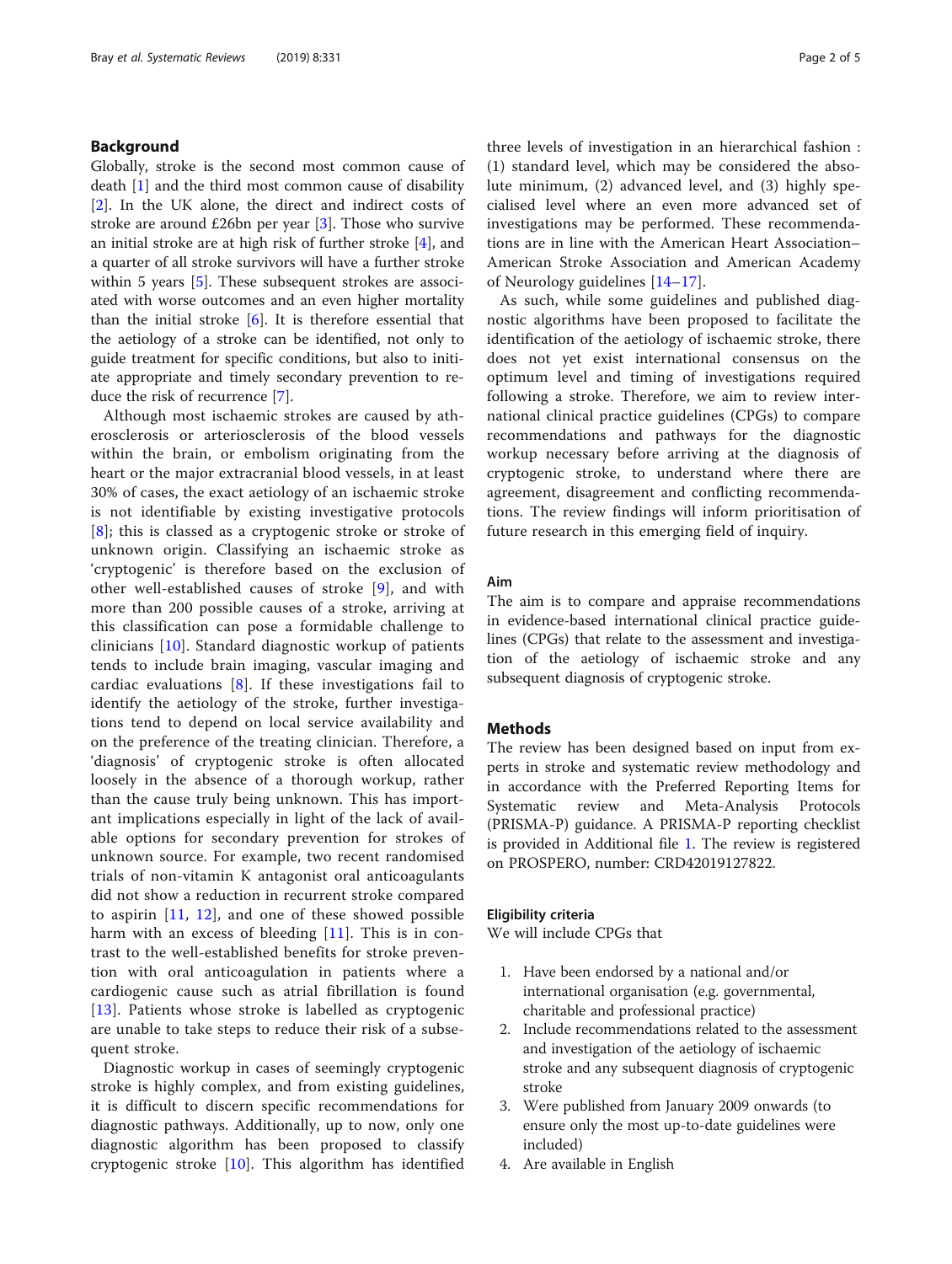CPGs focused exclusively on treatment and rehabilitation of stroke will be excluded.

#### Information sources and search strategy

Relevant CPGs will be retrieved using a combination of search strategies: (1) searching electronic databases, (2) searching relevant websites, (3) targeted searches by country and (4) hand-searching reference lists of included guidelines. Medical Subject Headings and text words such as 'clinical practice guidelines' and 'stroke' will be used to search electronic databases MEDLINE, Health Management Information Consortium (HMIC), EMBASE, and CINAHL. A draft search strategy for MEDLINE is provided in Additional file [2.](#page-3-0) As CPGs are often not included in electronic databases, we will also systematically search for guidelines using popular search engines and relevant websites. These websites will include, but are not limited to, the American Academy of Neurology website [\(https://](https://www.aan.com/) [www.aan.com/\)](https://www.aan.com/), the Cochrane Library, Guidelines International Network [\(www.g-i-n.net\)](http://www.g-i-n.net); National Institute for Health and Care Excellence [\(https://www.nice.org.uk/](https://www.nice.org.uk/)), Scottish Intercollegiate Guidelines Network ([https://www.](https://www.sign.ac.uk/) [sign.ac.uk/](https://www.sign.ac.uk/)) and along with grey literature repositories (e.g. Open Grey [\(http://www.opengrey.eu/\)](http://www.opengrey.eu/))). We will use keywords in the search utilities of each website to identify potentially relevant guidelines and conduct targeted searches by country. We will screen all relevant results retrieved through these searches. A final list of all relevant CPGs identified through this search strategy will be shared with the expert steering group to identify any additional CPGs that could contribute to the review aims and/or confirm that no relevant CPGs, of which the steering group members are already aware, have been omitted.

#### Study selection

One reviewer (NMcM) will collate all retrieved citations into reference management software for screening. Two reviewers (NMcM/MB) will independently screen all retrieved citations using a pre-defined relevance criteria form. For potentially relevant CPGs, the full texts will be obtained and independently assessed by two reviewers (from NMcM/MB/EB/RG/JG), including at least one with extensive experience of working in a clinical role in stroke care. Disagreements at any stage will be resolved through discussion with a third reviewer.

#### Data collection process and data items

A bespoke data extraction form will be developed, piloted and modified as necessary. One reviewer will extract all relevant information using this form. A second reviewer will perform a full check of the data extraction for all included guidelines to verify the accuracy of data extraction. Any disagreements will be resolved through discussion with a third reviewer. We will extract the following information from each CPG: year of dissemination; country/region; organisation; development team; funding; definition or terms used to describe cryptogenic stroke; recommendations related to assessment, investigation and diagnosis of stroke aetiology (including the recommended timing and order of investigations); recommendations related to the diagnosis of cryptogenic stroke; research evidence cited; and qualifying terms (such as level of evidence or grade of recommendation) used to summarise the strength of recommendations and their underpinning evidence.

#### Quality appraisal

We will appraise the quality of the included CPGs using the Appraisal of Guidelines Research and Evaluation (AGREE) II [\[18](#page-3-0)] tool which assesses the scope and purpose, stakeholder involvement, rigour of development, clarity and presentation, applicability and editorial independence. As recommended, each guideline will be independently assessed by four reviewers [[19\]](#page-4-0), and average ratings calculated to produce a quality score for each of the six domains. In line with similar reviews, we will assess agreement for each domain item and collectively review items where appraisers scores were > 1.5 standard deviations (SD) from the mean item score [[20](#page-4-0)]. A domain will be considered to be adequately addressed if scoring  $\geq 60\%$  [\[20](#page-4-0)–[23](#page-4-0)].

#### Synthesis

Recommendations related to assessment, investigation and diagnosis of stroke aetiology and diagnosis of cryptogenic stroke will be summarised descriptively. We will evaluate whether guidelines made specific recommendations and, in the cases where this is done, we will describe the grade of the recommendation, the level of evidence supporting the recommendation, and where the level of details allows, the nature and quality of studies supporting/refuting the recommendation. We will organise the identified recommendations into categories using a recently published identification and diagnostic evaluation algorithm [\[10](#page-3-0)] and produce summary tables to illustrate where there is consensus or disagreement between recommendations presented in the individual CPGs. Finally, we will compare the recommendations identified in each of the CPGs with the diagnostic evaluation algorithm to assess the extent to which there is agreement between each recommendation [\[10](#page-3-0)].

#### **Discussion**

This review forms part of a wider programme of work exploring the optimisation of assessment and investigation of the aetiology of ischaemic stroke and the diagnosis of cryptogenic stroke. To our knowledge, this will be the first systematic review to compare the content of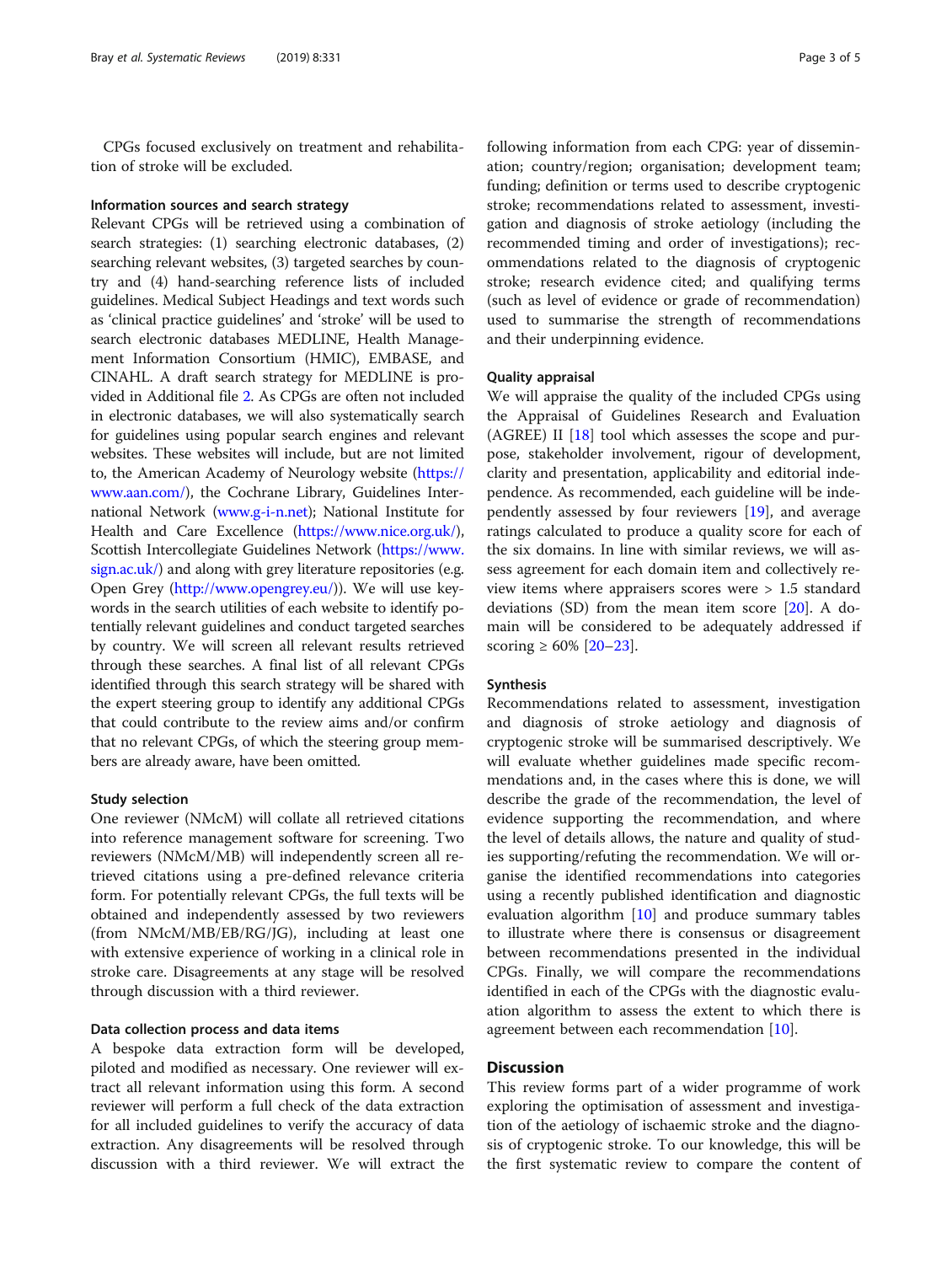<span id="page-3-0"></span>recommendations in relevant international CPGs. The review findings will allow for a better understanding of similarities and differences in international recommendations for identifying the aetiology of a stroke, the optimum level of investigations required following a stroke and the quality of evidence underpinning practice recommendations. Additionally, the review findings will have practical implications for the detection and management of patients with cryptogenic stroke. This review will follow a robust systematic method to identify all relevant publications. It will however only include English language publications which are a limitation.

#### Supplementary information

Supplementary information accompanies this paper at [https://doi.org/10.](https://doi.org/10.1186/s13643-019-1247-6) [1186/s13643-019-1247-6.](https://doi.org/10.1186/s13643-019-1247-6)

Additional file 1. PRISMA-P-checklist Additional file 2. MEDLINE search strategy Additional file 3. Confirmation of funding

#### Abbreviations

AGREE: Appraisal of Guidelines Research and Evaluation; CPG: Clinical practice guideline; ID-CRYPT: Investigating the Detection of CRYPTogenic stroke; LCCG: Liverpool Clinical Commissioning Group; NHS: National Health Service; NIHR CLAHRC NWC: National Institute for Health Research Collaboration for Leadership in Applied Health Research and Care North West Coast; NOACs: Non-vitamin K oral anticoagulants; OAC: Oral anticoagulation; PRISMA-P: Preferred Reporting Items for Systematic Review and Meta-Analysis Protocols

#### Authors' contributions

CW, KC, EB, VB, UC, AC, RG, JG, DL, GL, EL, AK and AS conceived the study and secured research funding. MB, EB and NMcM, with input from all authors, designed the review and drafted the manuscript. All authors contributed to revising the manuscript and read and approved the final submitted version.

#### Funding

This work is funded by a Liverpool Clinical Commissioning Group (LCCG) Research Capability Funding grant (Investigating the Detection of CRYPTogenic stroke (ID-CRYPT) Additional file 3) awarded to Professor Dame Caroline Watkins. The funders had no role in designing the review or compiling the protocol but did review and approve the final submitted protocol. CW and AC are part-funded through the National Institute for Health Research Applied Research Collaboration North West Coast (ARC NWC). The views expressed are those of the authors and not necessarily those of the National Institue for Health Research, LCCG or the Department of Health and Social Care.

#### Availability of data and materials

Not applicable

#### Competing interests

DL has received investigator-initiated educational grants from Bristol-Myers Squibb and Boehringer Ingelheim; has been a speaker for Boehringer Ingelheim, Bayer, and Bristol-Myers Squibb/Pfizer; and has consulted for Bristol-Myers Squibb, Bayer, Boehringer Ingelheim, and Daiichi-Sankyo. GYHL has consulted for Bayer/Janssen, BMS/Pfizer, Medtronic, Boehringer

Ingelheim, Novartis, Verseon and Daiichi-Sankyo and has been a speaker for Bayer, BMS/Pfizer, Medtronic, Boehringer Ingelheim and Daiichi-Sankyo. No fees are directly received personally.

AA-K Receives a salary from Medtronic Ltd, UK. The other authors declare no conflict of interest.

#### Author details

<sup>1</sup> Faculty of Health and Wellbeing, University of Central Lancashire, Preston PR1 2HE, UK. <sup>2</sup>Medtronic Limited, Building 9, Croxley Park, Hatters Lane Watford WD18 8WW, UK. <sup>3</sup>Faculty of Clinical and Biomedical Sciences, University of Central Lancashire, Preston PR1 2HE, UK. <sup>4</sup>Liverpool Centre for Cardiovascular Science, University of Liverpool & Liverpool Heart and Chest Hospital, Liverpool, UK. <sup>5</sup>Aalborg Thrombosis Research Unit, Department of Clinical Medicine, Aalborg University, Aalborg, Denmark. <sup>6</sup>The Walton Centre NHS Foundation Trust, Liverpool L9 7LJ, UK. <sup>7</sup> Countess of Chester Hospital, Liverpool Rd, Chester CH2 1UL, UK.

## Received: 13 March 2019 Accepted: 26 November 2019

#### References

- 1. Lozano R, Naghavi M, Foreman K, Lim S, Shibuya K, Aboyans V, et al. Global and regional mortality from 235 causes of death for 20 age groups in 1990 and 2010: a systematic analysis for the Global Burden of Disease Study 2010. Lancet. 2012;380(9859):2095–128.
- 2. Murray CJ, Vos T, Lozano R, Naghavi M, Flaxman AD, Michaud C, et al. Disability-adjusted life years (DALYs) for 291 diseases and injuries in 21 regions, 1990-2010: a systematic analysis for the Global Burden of Disease Study 2010. Lancet. 2012;380(9859):2197–223.
- 3. Stroke Association. State of the nation: stroke statistics February 2018. 2018. Available from: [https://www.stroke.org.uk/sites/default/files/state\\_of\\_the\\_](https://www.stroke.org.uk/sites/default/files/state_of_the_nation_2018.pdf) [nation\\_2018.pdf.](https://www.stroke.org.uk/sites/default/files/state_of_the_nation_2018.pdf)
- 4. Edwards JD, Kapral MK, Fang J, Swartz RH. Long-term morbidity and mortality in patients without early complications after stroke or transient ischemic attack. CMAJ. 2017;189(29):E954–e61.
- 5. Mohan KM, Wolfe CD, Rudd AG, Heuschmann PU, Kolominsky-Rabas PL, Grieve AP. Risk and cumulative risk of stroke recurrence: a systematic review and meta-analysis. Stroke. 2011;42(5):1489–94.
- 6. Samsa GP, Bian J, Lipscomb J, Matchar DB. Epidemiology of recurrent cerebral infarction: a Medicare claims–based comparison of first and recurrent strokes on 2-year survival and cost. Stroke. 1999;30(2):338–49.
- 7. Hart RG, Diener H-C, Coutts SB, Easton JD, Granger CB, O'Donnell MJ, et al. Embolic strokes of undetermined source: the case for a new clinical construct. Lancet Neurol. 2014;13(4):429–38.
- 8. Yaghi S, Bernstein RA, Passman R, Okin PM, Furie KL. Cryptogenic stroke: research and practice. Circ Res. 2017;120(3):527–40.
- 9. Mohr J. Cryptogenic stroke. N Engl J Med. 1988;318:1197–8.
- 10. Saver JL. Cryptogenic stroke. N Engl J Med. 2016;374(21):2065–74.
- 11. Hart RG, Sharma M, Mundl H, Kasner SE, Bangdiwala SI, Berkowitz SD, et al. Rivaroxaban for stroke prevention after embolic stroke of undetermined source. N Engl J Med. 2018;378(23):2191–201.
- 12. Diener H. RE-SPECT ESUS: Dabigatran versus acetylsalicylic acid for stroke prevention in patients with embolic stroke of undetermined source. World Stroke Congress; 17th October; Montreal, Canada. 2018.
- 13. Lip GYH, Freedman B, De Caterina R, Potpara TS. Stroke prevention in atrial fibrillation: Past, present and future. Thromb Haemost. 2017;117(7):1230–9.
- 14. Kernan WN, Ovbiagele B, Black HR, Bravata DM, Chimowitz MI, Ezekowitz MD, et al. Guidelines for the prevention of stroke in patients with stroke and transient ischemic attack: a guideline for healthcare professionals from the American Heart Association/American Stroke Association. Stroke. 2014; 45:2160–236.
- 15. Jauch EC, Saver JL, Adams HP Jr, Bruno A, Connors J, Demaerschalk BM, et al. Guidelines for the early management of patients with acute ischemic stroke: a guideline for healthcare professionals from the American Heart Association/American Stroke Association. Stroke. 2013;44(3):870–947.
- 16. Culebras A, Messé SR, Chaturvedi S, Kase CS, Gronseth G. Summary of evidence-based guideline update: prevention of stroke in nonvalvular atrial fibrillation report of the Guideline Development Subcommittee of the American Academy of Neurology. Neurol. 2014;82(8):716–24.
- 17. Singhal AB, Biller J, Elkind MS, Fullerton HJ, Jauch EC, Kittner SJ, et al. Recognition and management of stroke in young adults and adolescents. Neurol. 2013;81(12):1089–97.
- 18. Brouwers MKM, Browman GP, Cluzeau F, Feder G, Fervers B, Hanna S, Makarski J, on behalf of the AGREE Next Steps Consortium. AGREE II: Advancing guideline development, reporting and evaluation in healthcare. CMAJ. 2010;182:E839–42.